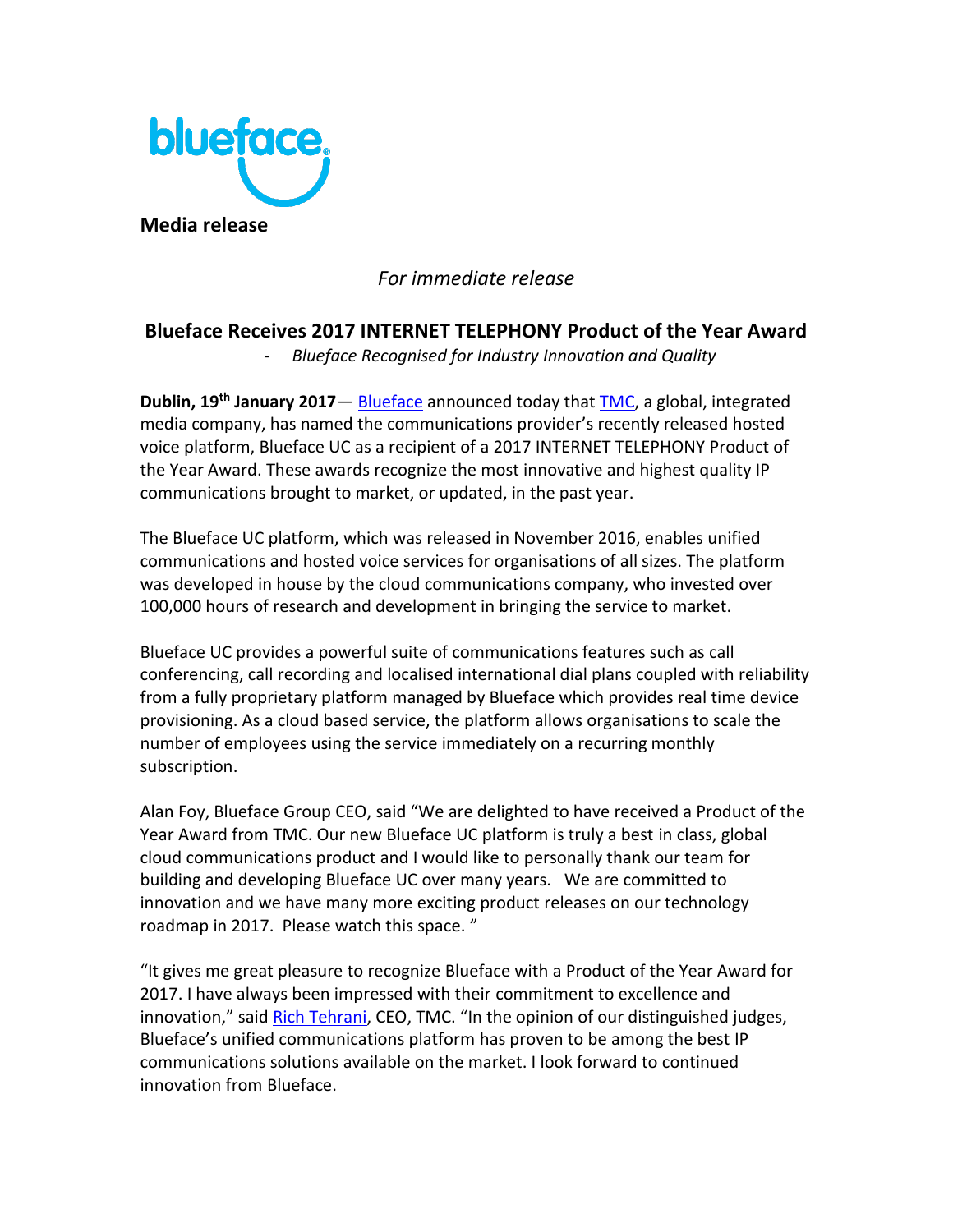The winners of the 2017 INTERNET TELEPHONY Product of the Year will be featured in the *INTERNET TELEPHONY* magazine in January.

For more information about TMC, please visit [www.tmcnet.com.](http://www.tmcnet.com/)

#### **About Blueface (**[https://www.blueface.com](https://www.blueface.com/)**)**

Blueface is a cloud communications and UC service provider headquartered in the IFSC, Dublin with operations in Ireland, U.K., U.S. and across continental Europe. Founded in 2004, Blueface provides cloud unified communications and related services to SME's, Enterprises, Service Providers and Global Carriers and which leverage its core proprietary Blueface Platform.

#### **About** *INTERNET TELEPHONY* **magazine**

*INTERNET TELEPHONY* has been the IP Communications Authority since 1998™. Beginning with the first issue, *INTERNET TELEPHONY* magazine has been providing unbiased views of the complicated converged communications space. For more information, please visit [www.itmag.com.](http://www.itmag.com/) Follow *INTERNET TELEPHONY* magazine on [Twitter](https://twitter.com/InternetTele) or join our [Linked In](http://www.linkedin.com/groups/InternetTelephony-4437330?trk=myg_ugrp_ovr) group. [Subscribe](http://www.tmcnet.com/scripts/magsub/free-subscriptions.aspx?magid=itdig&email-%5b%5bemail%5d%5d&Src=award) or visit [www.itmag.com.](http://www.itmag.com/)

#### **About TMC**

Global buyers rely on TMC's content-driven marketplaces to make purchase decisions and navigate markets. This presents branding, thought leadership and lead generation opportunities for vendors/sellers.

*TMC's Marketplaces:*

- Unique, turnkey **Online Communities** boost search results, establish market validation, elevate brands and thought leadership, while minimizing ad-blocking.
- **Custom Lead Programs** uncover sales opportunities and build databases.
- **In-Person** and **Online Events** boost brands, enhance thought leadership and generate leads.
- **Publications, Display Advertising** and **Newsletters** bolster brand reputations.
- **Custom Content** provides expertly ghost-crafted blogs, press releases, articles and marketing collateral to help with SEO, branding, and overall marketing efforts.
- Comprehensive **Event** and **Road Show Management Services** help companies meet potential clients and generate leads face-to-face**.**

For more information about TMC and to learn how we can help you reach your marketing goals, please visit [www.tmcnet.com.](http://www.tmcnet.com/)

## **Blueface Contact:**

Neil Doyle Head of Marketing